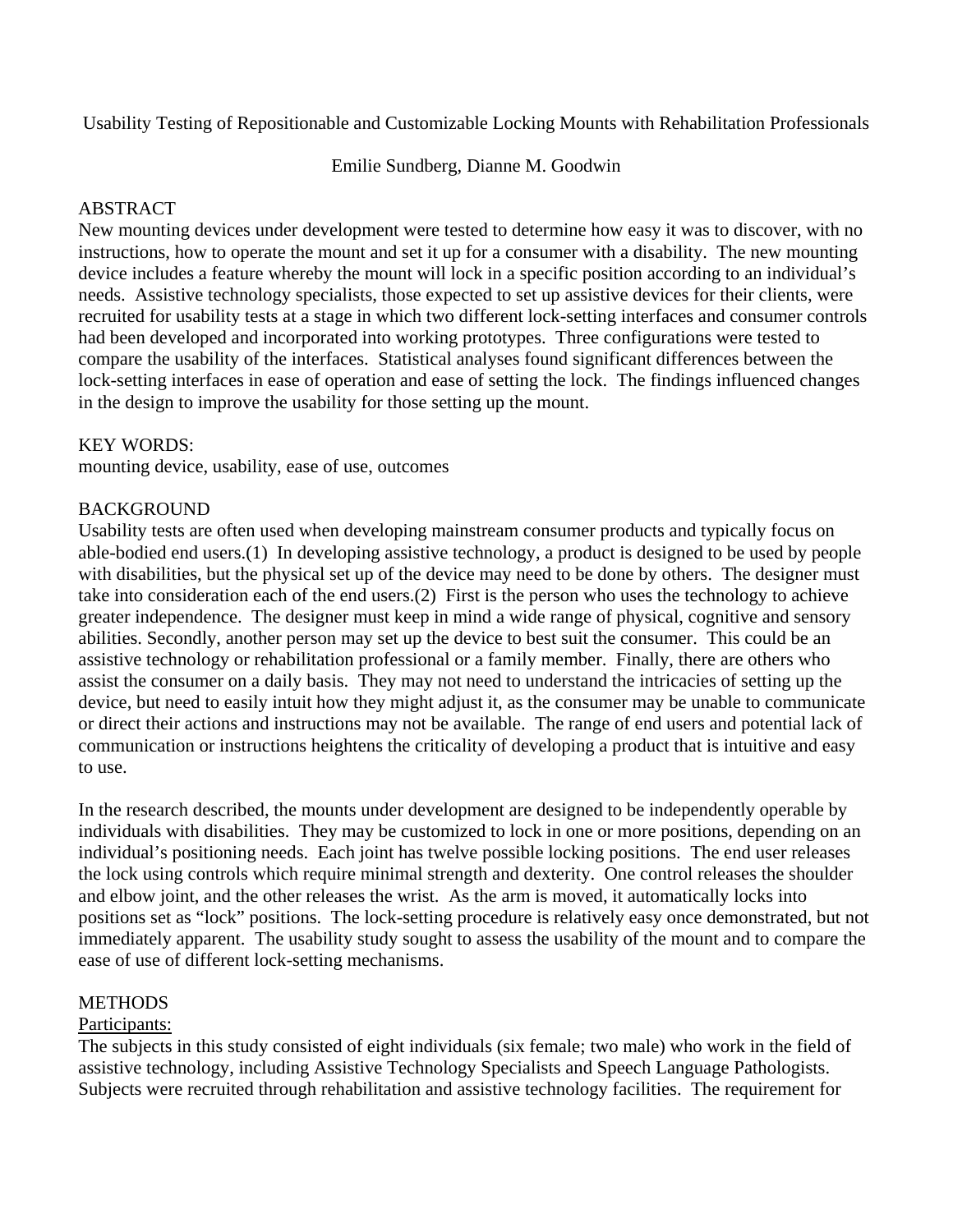participation was that they worked with wheelchair users and were somewhat familiar with mounting devices.

## Apparatus:

Three prototypes incorporating lock-setters and consumer interfaces used to unlock and move the arms were tested. Two arm styles were presented: a single arm version and a double arm version. Two different lock-setting interfaces were tested, the "twistlet" and the "tab lock". The prototypes are referred to as Single Arm Twistlet Lock; Double Arm Twistlet Lock; and Single Arm Tab Lock.



Photo 1. This photograph shows the Single Arm Twistlet Lock Manual Mount used during the usability testing.



 $\overline{\phantom{a}}$ 



Photo 3. This photograph shows a close up view of the locking mechanism for the Single and Double Arm Twistlet Lock Manual Mounts.



Photo 4. This photograph shows the Single Arm Tab Lock Manual Mount used during the usability testing.

## Procedure:

The University of Minnesota's IRB approved all procedures. Two to three subjects were tested individually at three different locations. Each subject signed consent forms and completed a survey prior to the actual testing.

A bird's eye view drawing of a person and/or an actual chair was set out to represent where a wheelchair user would be oriented relative to the mount. Various tools and objects (screwdrivers, Allen wrenches, pen, and paper clip) were set out on the table for the Subjects to use.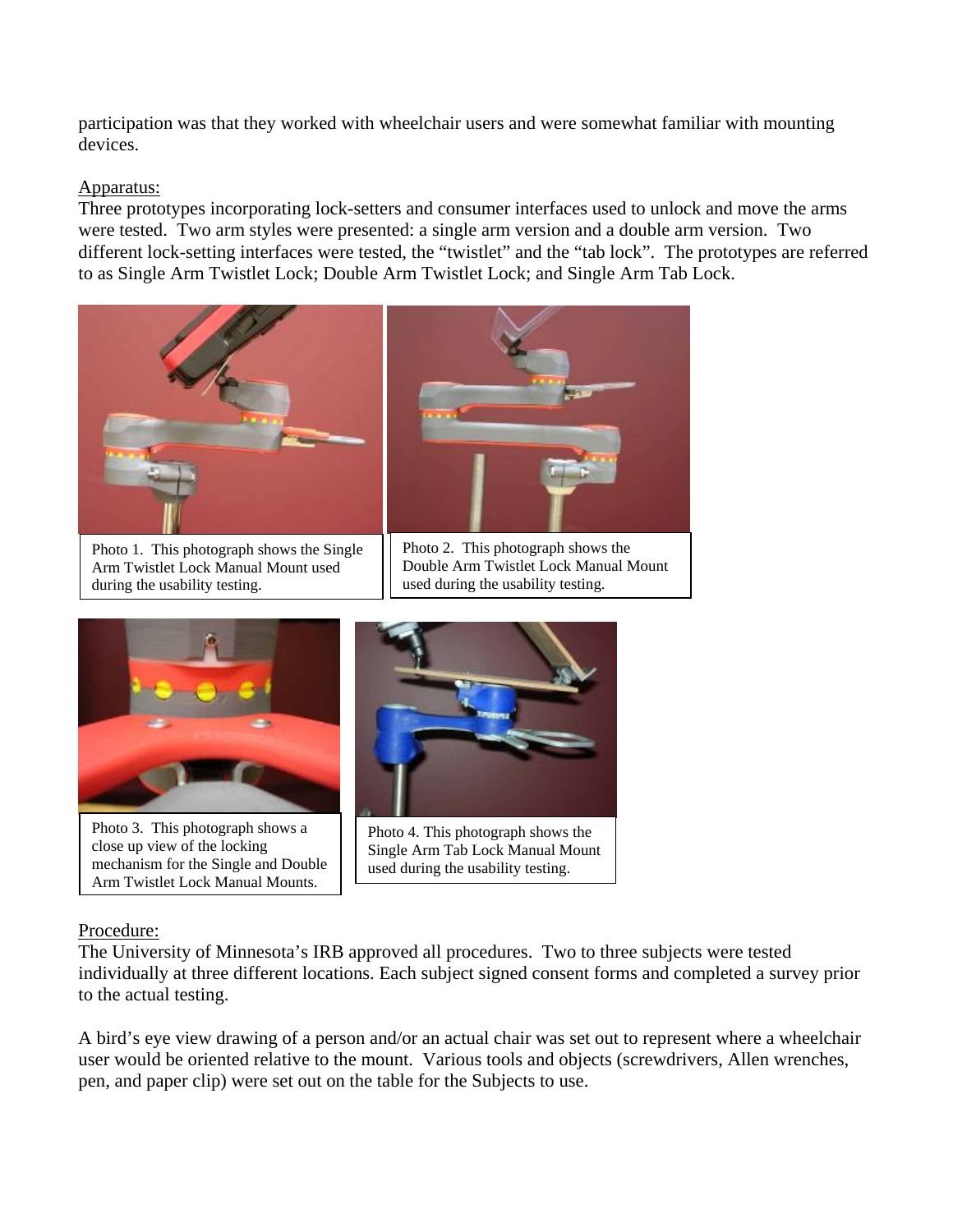The testing order of the three mounts was randomized for each Subject. Each mount was set up on a post that was clamped to a table surface. The mounts were set up and locked in place as though they were "Out of Box" (see Photo 1).

Subjects were told the mount was set in a locking position, and to be gentle when working with the mounts as these were plastic prototypes. Subjects were instructed to talk and think out loud as they worked through the given tasks. Very little background information on the prototypes or concept was provided. Subjects were only told the mounts were able to be repositioned, to lock in positions and attach to wheelchairs. No labels, indicators, or cues were evident on the prototypes. No verbal or written instructions as to how they operated or how to set locking positions were given.

For each mount there were six tasks to be completed by each Subject. After completing each task, Subjects answered a set of written questions. Questions touched on topics such as, but not limited to, ease of use, likeability, suggestions and comments. Subjects then moved on to the next task. After all tasks were completed on that specific mount, Subjects could move on to the next mount, as instructed. Because of the similarity between the Single Arm Twistlet and the Double Arm Twistlet mounts, Subjects only had to complete Task #6 on whichever Twistlet mount they encountered first. All Subjects completed Task #6 for the Tab Lock mount, regardless of testing order. Subjects completed a total of seventeen tasks.



Photo 5. This photograph shows a close up view of the locking mechanism for the Tab Lock Manual Mount.

## Analysis:



Photo 6. This photograph shows a Subject completing a task on the Manual Mount during the usability testing.

Descriptive and inferential statistics were used to analyze the data. Rank order of the three mounts was analyzed by means of Pearson's Chi-Square analysis along with basic descriptive statistics. Rank order, one through three, was given for each question. Lower scores indicate the favored mount. Time to complete tasks was analyzed with a one-way ANOVA as well as descriptive statistics. Time reported infers cognitive difficulty, thus a lower time indicates ease of use.

## RESULTS

# Overall Ease of Operation:

Overall rankings of the three mounts on Ease of Operation are provided in Table 1. Of the three mounts, Subjects reported the Single Arm Tab Lock the easiest to operate. The Single Arm Twistlet Lock was reported the second easiest to operate, followed by the Double Arm Twistlet Lock. Pearson's Chi-Square analysis confirmed statistical significance between the mounts (Chi-Square=12.00, df=4,  $p<0.017$ ).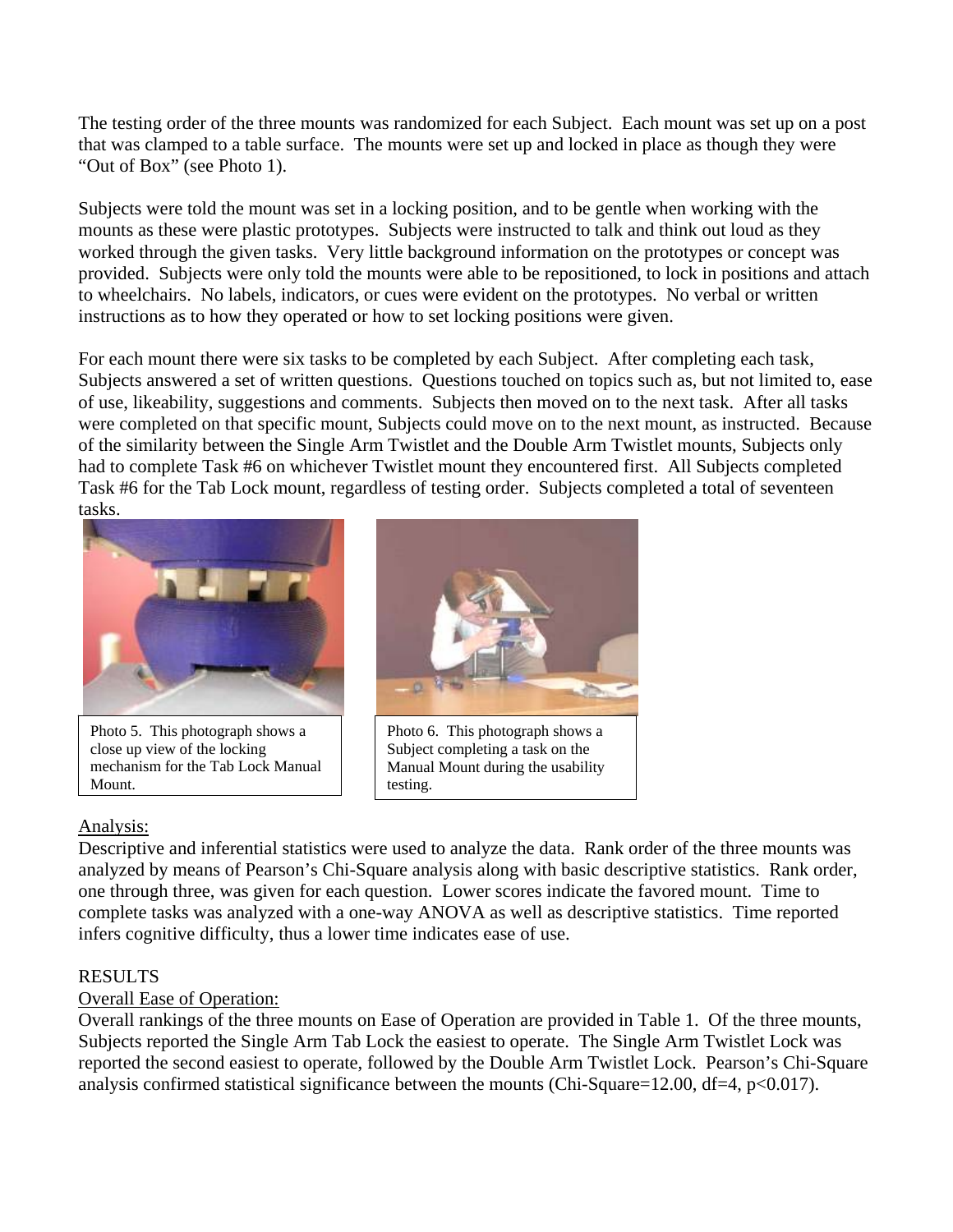| Ease of Operation Ranking      |       |   |           |
|--------------------------------|-------|---|-----------|
|                                | Rank  |   | <b>SD</b> |
| Single Arm Twistlet Lock       | 2.125 | 8 | 0.641     |
| Double Arm Twistlet Lock       | 2.375 | 8 | 0.744     |
| Single Arm Tab Lock            | 1.500 |   | 0.926     |
| $S = 3.25$ ; df = 2; P = 0.197 |       |   |           |

Table 1: Overall Ease of Operation Ranking Summary Statistics

Note: Participants rank ordered "Ease of Operation" from 1-3, with  $1 = Most$  Favorite to  $3 = Least$ Favorite.

### Overall Ease of Setting:

Overall Ease of Setting rankings for the three mounts are provided in Table 2. The Single Arm Tab Lock was ranked the easiest to set. The Double Arm Twistlet Lock was ranked second, followed closely by the Single Arm Twistlet Lock. Pearson's Chi-Square analysis confirmed statistical significance between the mounts (Chi-Square=11.202, df=4, p<0.024).

Table 2: Overall Ease of Setting Ranking Summary Statistics

| Ease of Setting Ranking        |       |   |           |
|--------------------------------|-------|---|-----------|
|                                | Rank  | N | <b>SD</b> |
| Single Arm Twistlet Lock       | 2.250 | 8 | 0.707     |
| Double Arm Twistlet Lock       | 2.125 | 8 | 0.641     |
| Single Arm Tab Lock            | 1.500 | 8 | 0.926     |
| $S = 3.16$ ; df = 2; P = 0.206 |       |   |           |

Note: Participants rank ordered "Ease of Operation" from 1-3, with  $1 = Most$  Favorite to  $3 = Least$ Favorite.

#### Overall Satisfaction:

Overall Satisfaction rankings for the three mounts are provided in Table 3. The Single Arm Tab Lock was the favored mount, followed by the Double Arm Twistlet Lock, and finally the Single Arm Twistlet Lock. No statistical significance could be concluded for overall satisfaction as not enough data points were collected.

Table 3: Overall Satisfaction Ranking Summary Statistics

| <b>Overall Satisfaction Ranking</b> |       |                         |           |
|-------------------------------------|-------|-------------------------|-----------|
|                                     | Rank  | N                       | <b>SD</b> |
| Single Arm Twistlet Lock            | 2.250 | 4                       | 0.957     |
| Double Arm Twistlet Lock            | 2.000 | $\overline{\mathbf{5}}$ | 0.707     |
| Single Arm Tab Lock                 | 1.000 | 6                       | 0.000     |
|                                     |       |                         |           |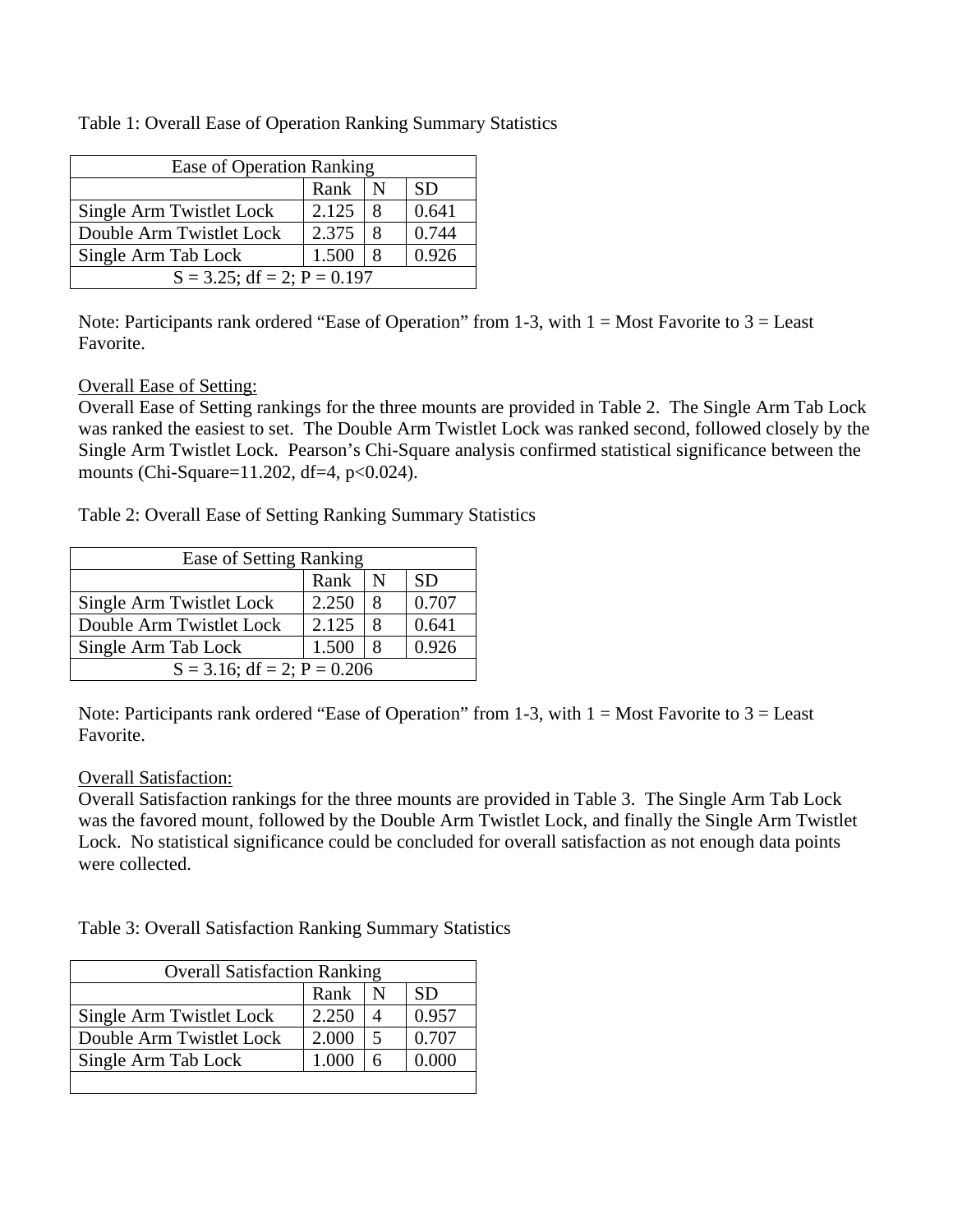Note: Participants rank ordered "Ease of Operation" from 1-3, with  $1 = Most$  Favorite to  $3 = Least$ Favorite.

### Combined Task Timing Results:

The average times to complete all six tasks for the three mounts are provided in Table 5. The Single Arm Tab Lock had the fastest average time, followed by the Single Arm Twistlet Lock, and finally the Double Arm Twistlet Lock. No statistical significance was found between the mounts (F=0.050; df=2; P=0.951).

Table 4: Average Time to Complete All Tasks for Each Mount Statistics

| Average Time for All Tasks for Each Mount |    |                   |                                  |  |
|-------------------------------------------|----|-------------------|----------------------------------|--|
|                                           | N  | <b>Total Time</b> | <b>Average Time</b><br>(Seconds) |  |
| Single Arm Twistlet Lock                  | 41 | 5500              | 134.1                            |  |
| Double Arm Twistlet Lock                  | 34 | 4724              | 138.94                           |  |
| Single Arm Tab Lock                       | 48 | 5954              | 124.04                           |  |
| $F = 0.05028$ ; df = 2; P = 0.951         |    |                   |                                  |  |

This table shows the combined total and average times to complete all six tasks for each Manual Mount.

## **DISCUSSION**

Subjects reported the Single Arm Tab Lock was the preferred mount across all three ranking questions, almost unanimously. Subjects liked that a tool was not required to set the lock, that a finger or fingernail could be used. They liked the tactile feedback and that it was visually obvious whether it was set to lock. The tab lock was familiar, similar to a dip switch. The Double Arm Twistlet Lock was the second preferred mount and finally the Single Arm Twistlet Lock. Some reasons Subjects preferred the Double Arm over the Single Arm Twistlet Lock are that the double arm increases flexibility in positioning and reduces the reach required. No subjects preferred the Twistlet Lock versions, due to several factors: a tool was needed to set the small screw-like lock, the twisting action is not intuitively a lock-setting action, and there was no tactile feedback so it was difficult to know whether they had set it or not. A screw implies a feature which tightens or loosens something, so Subjects did not initially realize the Twistlet was the locking mechanism.

Based on descriptive statistics, Subjects were able to complete all six tasks the fastest, on average, with the Single Arm Tab Lock mount. Because statistical significance was not found between the mounts, we are unable to say all tasks could be completed statistically faster on one mount compared to the others. This shows that all three mounts are equal in their design, no one design is better than the other. A reason the data may not show differences is, as Subjects were completing tasks, if they became stumped, investigators provided a clue to help them complete the task. Subjects only needed help on the Tab Lock mount 6.3% of the time, where as the Subjects needed help on the Twistlet Lock mounts about 18.8% of the time.

Because of the delicate nature of the prototypes, as they were made mostly of plastic parts – including the mechanical moving parts, there were instances when the mounts did not function properly, or worse, when they actually broke. This resulted in the Subjects completing modified tasks, or skipping tasks all together. The Twistlet Lock mount versions tended to have more breakage than the Tab Lock mount.